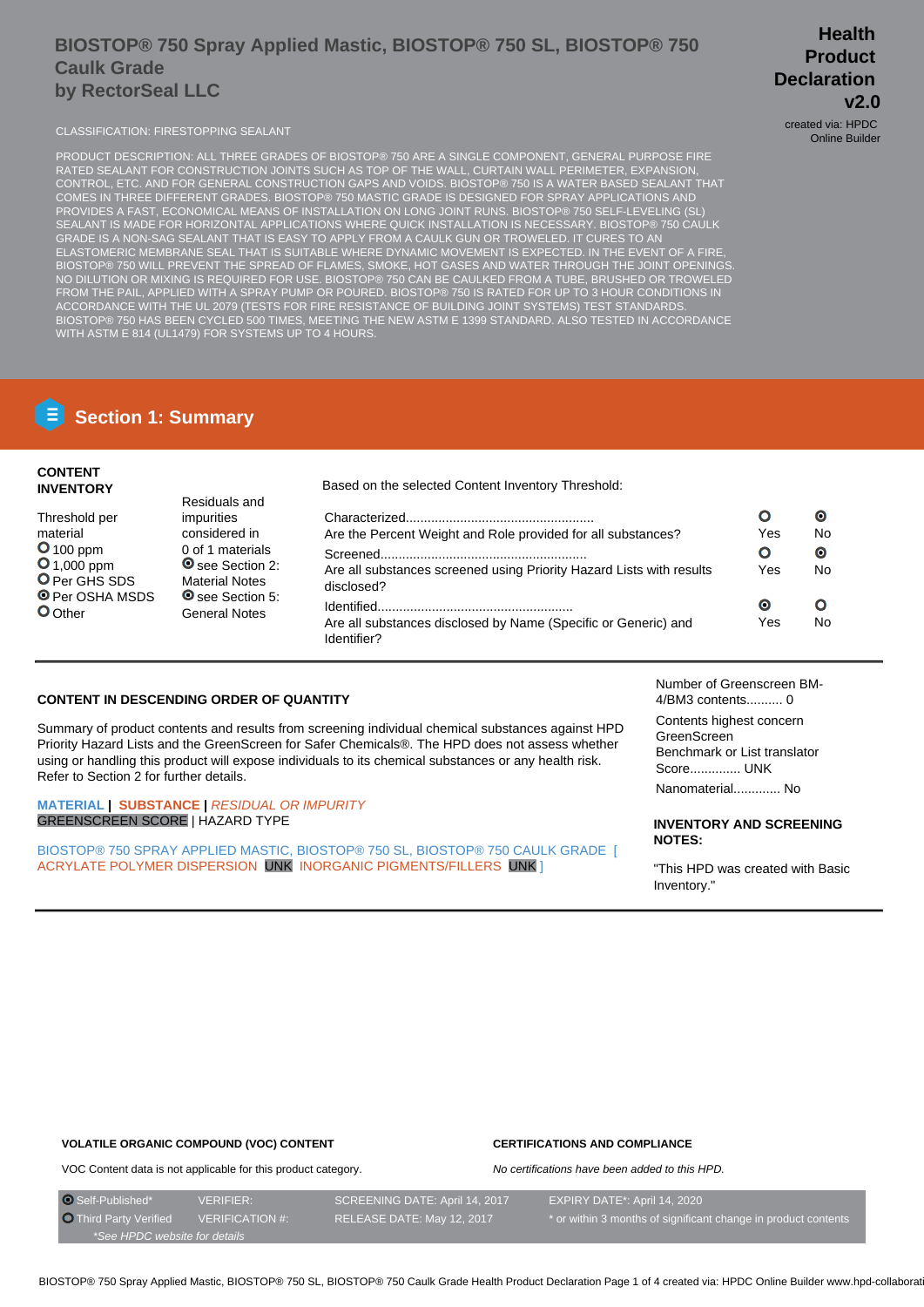This section lists materials in a product and the substances in each material based on the Inventory Threshold for each material. If residuals or impurities from the manufacturing or extraction processes are considered for a material, these are inventoried and characterized to the extent described in the Material and/or General Notes. Chemical substances are screened against the HPD Priority Hazard Lists for human and environmental health impacts. Screening is based on best available information; "Not Found" does not necessarily mean there is no potential hazard associated with the product or its contents. More information about Priority Hazard Lists and the GreenScreen can be found online: www.hpd-collaborative.org and www.greenscreenchemicals.org.

| Inventory Threshold: Per OSHA MSDS<br><b>Material Notes:</b> |                                         |          | BIOSTOP® 750 SPRAY APPLIED MASTIC, BIOSTOP® 750 SL, BIOSTOP® 750 CAULK GRADE %: 0.0000 HPD URL:<br>Residuals Considered: No |       |  |  |  |
|--------------------------------------------------------------|-----------------------------------------|----------|-----------------------------------------------------------------------------------------------------------------------------|-------|--|--|--|
| <b>ACRYLATE POLYMER DISPERSION</b>                           |                                         | ID:      |                                                                                                                             |       |  |  |  |
| $%: 40.0000 - 80.0000$                                       | GS: UNK                                 | RC: None | NANO: NO                                                                                                                    | ROLE: |  |  |  |
| <b>HAZARDS:</b><br><b>AGENCY(IES) WITH WARNINGS:</b>         |                                         |          |                                                                                                                             |       |  |  |  |
| None Found<br>No warnings found on HPD Priority lists        |                                         |          |                                                                                                                             |       |  |  |  |
| <b>SUBSTANCE NOTES:</b>                                      |                                         |          |                                                                                                                             |       |  |  |  |
| <b>INORGANIC PIGMENTS/FILLERS</b>                            |                                         | ID:      |                                                                                                                             |       |  |  |  |
| $%$ :                                                        | <b>GS: UNK</b>                          | RC: None | NANO: NO                                                                                                                    | ROLE: |  |  |  |
| <b>HAZARDS:</b><br><b>AGENCY(IES) WITH WARNINGS:</b>         |                                         |          |                                                                                                                             |       |  |  |  |
| None Found                                                   | No warnings found on HPD Priority lists |          |                                                                                                                             |       |  |  |  |
| <b>SUBSTANCE NOTES:</b>                                      |                                         |          |                                                                                                                             |       |  |  |  |

# **Section 3: Certifications and Compliance**

This section lists applicable certification and standards compliance information for VOC emissions and VOC content. Other types of health or environmental performance testing or certifications completed for the product may be provided.

 **Section 4: Accessories**

This section lists related products or materials that the manufacturer requires or recommends for installation (such as adhesives or fasteners), maintenance, cleaning, or operations. For information relating to the contents of these related products, refer to their applicable Health Product Declarations, if available.

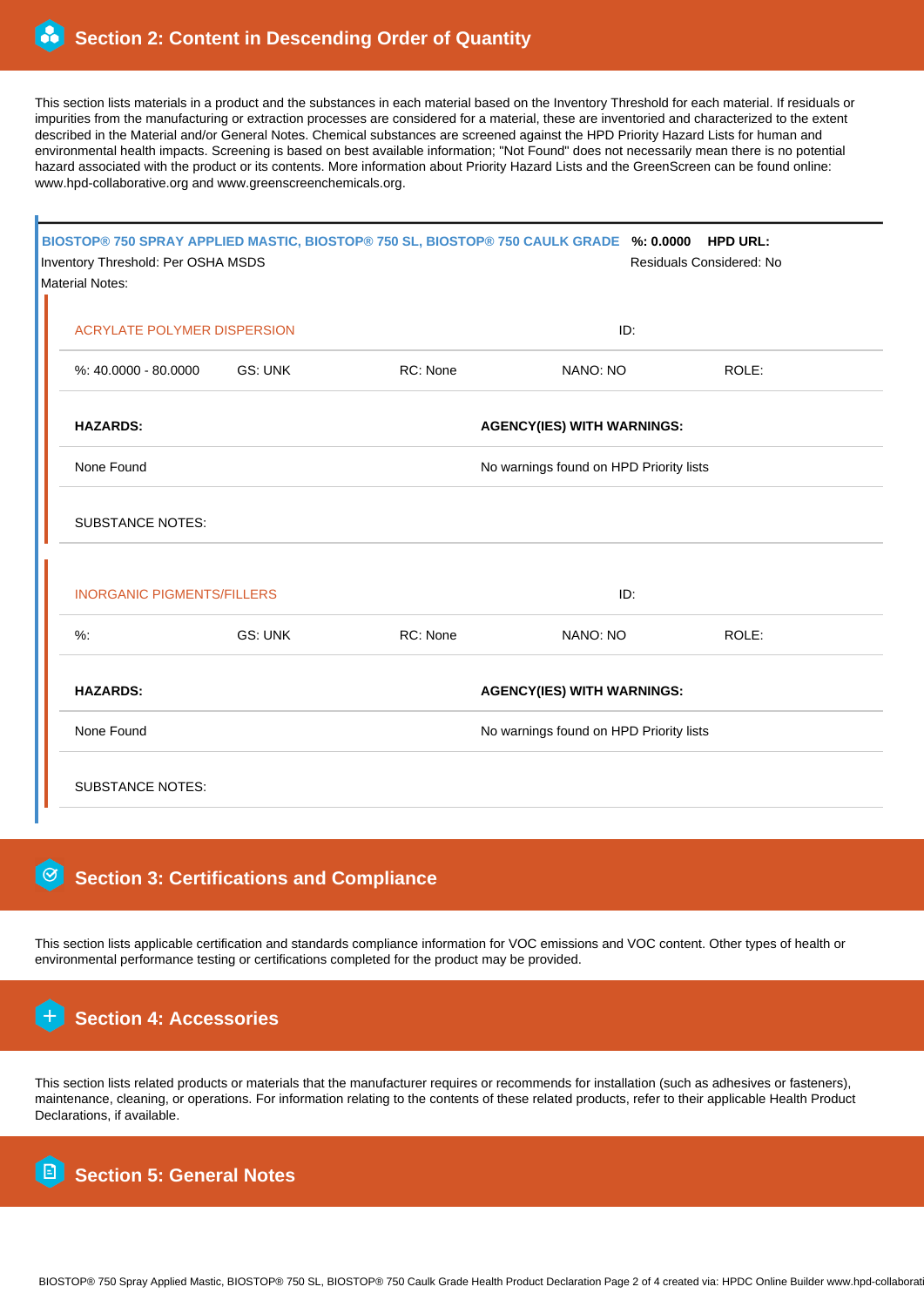BIOSTOP® 750 Spray Applied Mastic, BIOSTOP® 750 SL, BIOSTOP® 750 Caulk Grade Health Product Declaration Page 3 of 4 created via: HPDC Online Builder www.hpd-collaborat